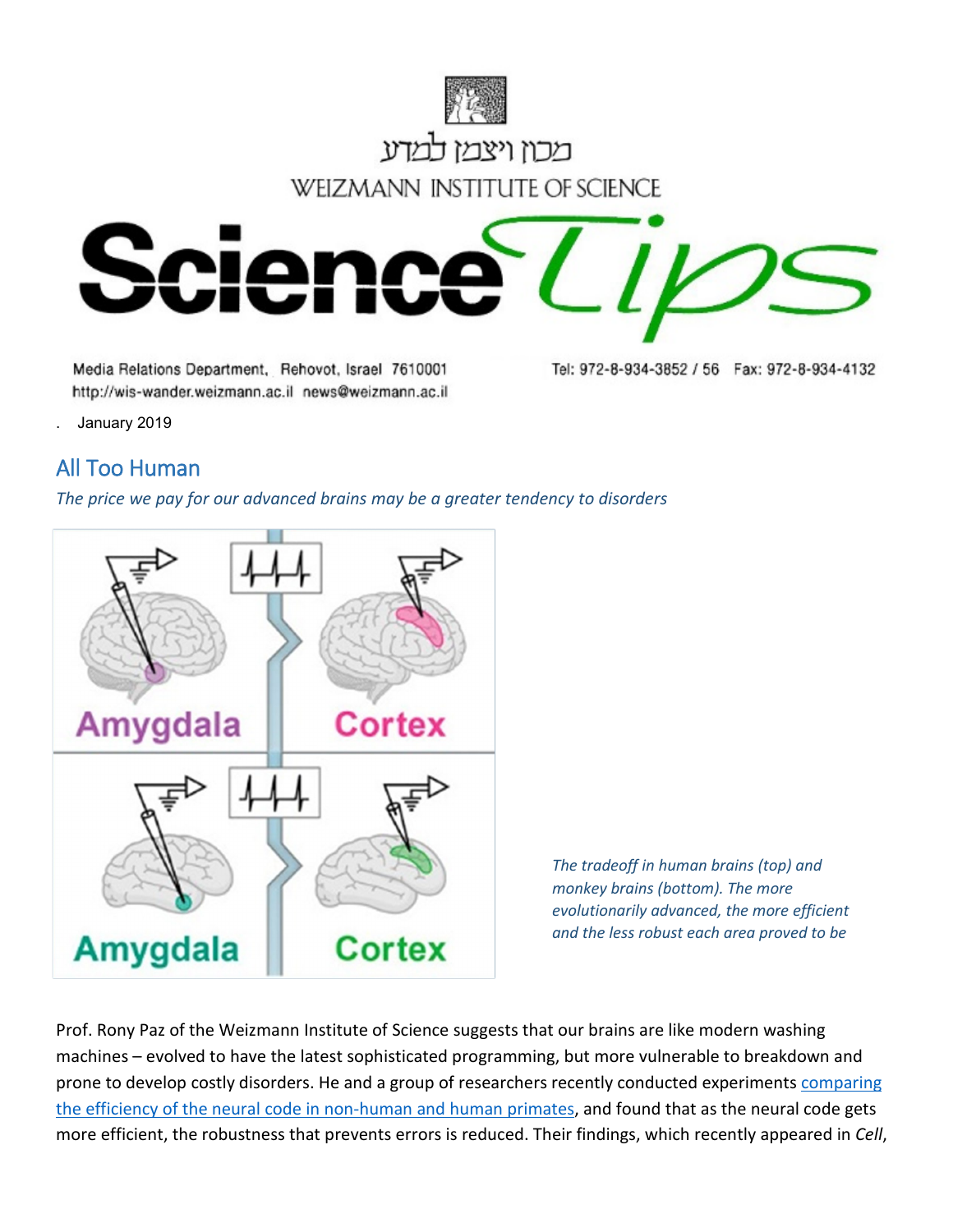may help to explain why disorders as ADHD, anxiety, depression, PTSD and even autism are common in humans.

Paz, in the Institute's Neurobiology Department, says that anatomical differences between humans and other primates have been described – particularly our large pre-frontal cortex and its extended number of neurons. But differences in the neural code – the "software," in contrast with the "hardware" (the physical structure) – have not been explored.

Raviv Pryluk, a research student in Paz's group, devised a way to test and compare the efficiency of the neural code in several regions of the brain. "We defined efficient communication as that which uses the least amount of energy to transmit the maximal information – to pass on as complicated message as possible with the fewest 'words'," says Pryluk.

The researchers recorded the electric activity of single neurons both in humans and in macaque monkeys in two regions: the pre-frontal cortex, where higher functions like decision making and rational thinking occur, and the amygdala, a more evolutionarily ancient region that is responsible for the "fight or flight" basic survival functions, as well as emotions. Paz and his group worked in collaboration with Prof. Itzhak Fried of Sourasky Medical Center in Tel Aviv and UCLA Medical School in Los Angeles. Patients with pharmacologically intractable epilepsy come to Fried to have electrodes implanted for diagnostic purposes, and these provide a rare opportunity to record the electric activity of single neurons in the human brain. Also participating in this research were Dr. Hagar Gelbard-Sagiv of Tel Aviv University and Dr. Yoav Kfir, at that time a research student in Paz's group.

The findings of this research provided support for the "washing machine" theory of brain evolution: The neural code in the "more evolved" pre-frontal cortex is more efficient than the amygdala, both in humans and monkeys. And the neural code of both areas in the human brain was more efficient than its monkey counterpart. But the higher the efficiency of a particular neural code, the less it was robust to errors. Paz likens the amygdala to the washing machine drum: "It's not highly sophisticated, but it is less likely to fail – which is important to animals' survival," he says, adding: "The lower resistance of the human amygdala to errors may play a role in exaggerated survival-like responses in inappropriate contexts, such as those we see in PTSD and other anxiety disorders."

Pryluk: "Evolution works with trade-offs. There may be a zero-sum game between efficiency and robustness; and our complex, multidimensional brains have gained one at the price of the other." Fried: "Comparing single-cell recordings from human and monkey brains is a large step forward toward answering the question of what makes the human brain unique." Paz adds: "Why, on the one hand, do humans have such superior learning, cognitive and adaptive abilities and, on the other, this tendency to anxiety, depression and other mental diseases? We have shown that these may be two sides of the same coin."

*Prof. Rony Paz's research is supported by the Adelis Foundation; the Irving and Dorothy Rom Family Discovery Endowment Fund; the Irving B. Harris Fund for New Directions in Brain Research; the Bernard and Norton Wolf Family Foundation; the Leff Family; the Oster Family Foundation; Mr. and Mrs. Gary Clayman; Rosanne Cohen; the estate of Toby Bieber; and the European Research Council.*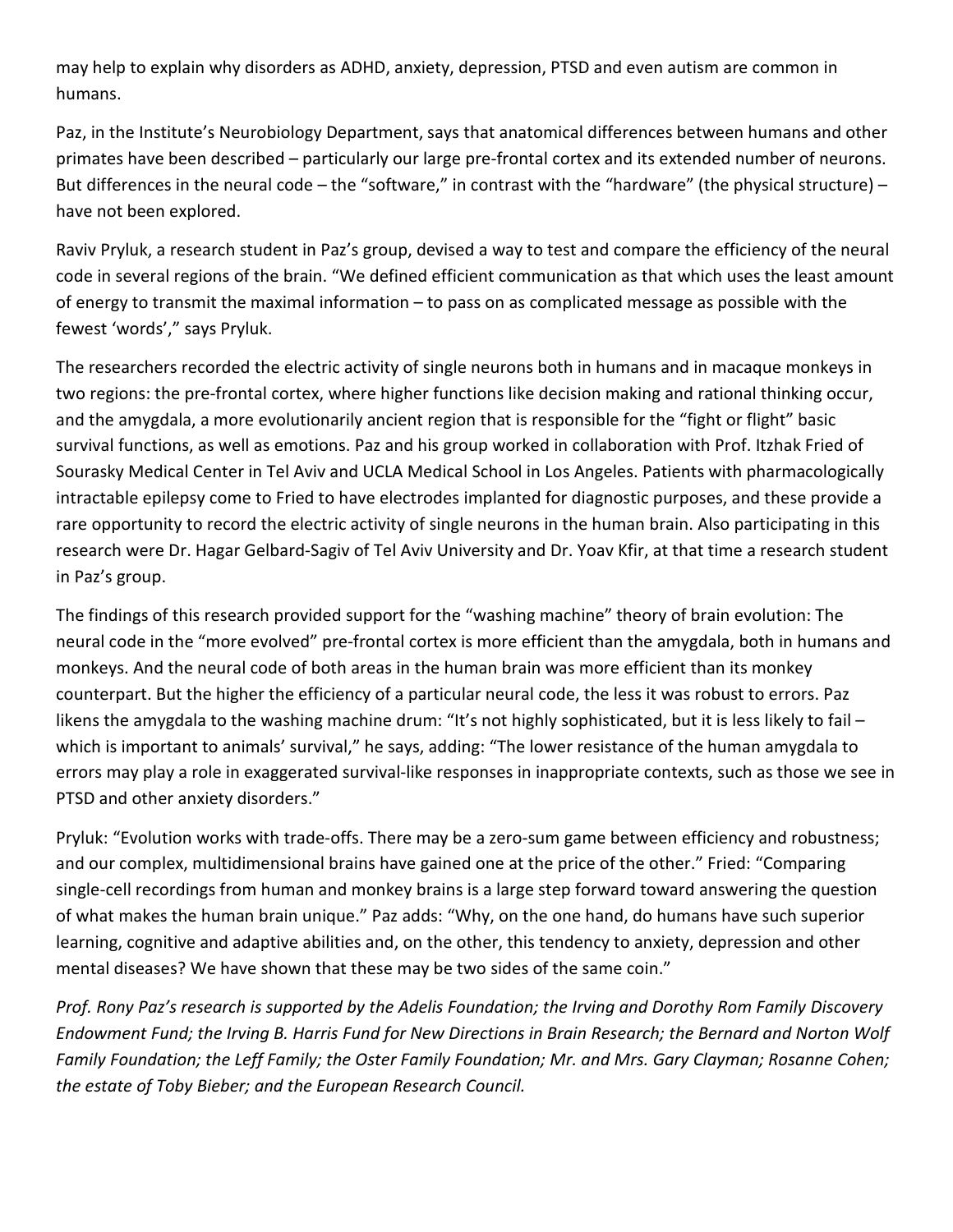

*I. Suisetz, https://commons.wikimedia.org/w/index.php?curid=2448732*

## Plants Blink: Proceeding with Caution in Sunlight

*Like eye's adjustment to sudden changes in light, plants have sensitive mechanisms to protect their leaves from rapid changes in radiation*

Plants have control mechanisms that resemble those in human senses. According to a new Weizmann Institute of Science study, plants adjust photosynthesis [to rapid light changes using a sophisticated sensing system,](https://www.sciencedirect.com/science/article/pii/S2589004218301548?via%3Dihub) much in the way that the human eye responds to variations in light intensity. This sensory-like regulation operates at low light intensities, when the photosynthesis machinery is most efficient but also most vulnerable to sudden light increases.

A widely accepted view has been that since the more sunlight a plant absorbs, the more energy it has for growth, photosynthesis would tend to increase proportionally to sunlight intensity. Only upon reaching a level at which excessive radiation causes damaging "sunburn" would the plant turn on repair mechanisms and turn photosynthesis down. Prof. Avihai Danon of the Plant and Environmental Sciences Department and his colleagues evaluated plant fluorescence (light reemitted by nonproductive photosynthesis, used as a nonintrusive proxy to measure photosynthesis levels) at low light exposure, and they were surprised to see a back-and-forth pattern.

Danon initiated a collaboration with Prof. Uri Alon of the Molecular Cell Biology Department, whose lab studies biological networks and circuits, among them, those in the human body. The team – Avichai Tendler (from Alon's lab) and Drs. Bat Chen Wolf and Vivekanand Tiwari (from Danon's lab) – exposed *Arabidopsis thaliana*, model plants from the mustard family, to a series of step-by-step, 10-minute-long increases in light intensity in the low to moderate range, roughly equivalent to outdoor morning light – that is, below the level that causes stress to the plants.

As reported in *iScience*, the scientists saw that the fluorescence, instead of rising steadily when the light grew stronger, soared for a short while at each step, then dropped back to the initial level. Each time, its peak was smaller than at the previous step. This was because, as the researchers found, when the light grew stronger, fewer photons arrived at the plant's photosynthetic reaction center than would have been expected from the increase in light intensity. Each time the researchers had to double the light's intensity to produce the same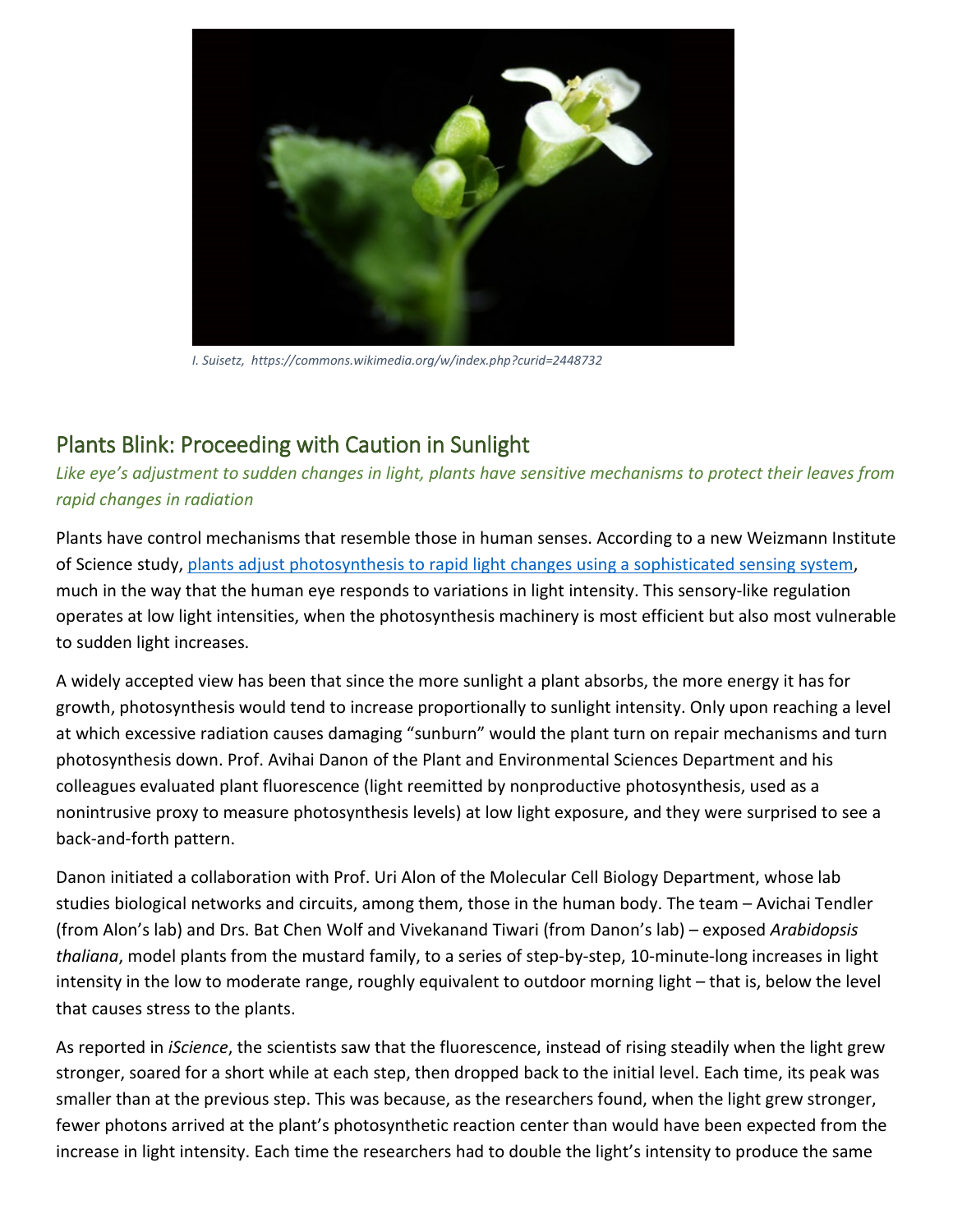fluorescence peak as at the previous step – a pattern typical of sensory mechanisms in bacteria, animals and humans.

These findings supply evidence that under low-light conditions, the control mechanisms of photosynthesis resemble those operating in such sensory systems as, for example, human vision. When the pupils adjust to the brightness of light, these adjustments not only protect the retina but ensure we remain sensitive to our surroundings despite changing light conditions. When the pupils are narrow, we distinguish only high contrasts in lighting. In low-light conditions, for example at dusk, the pupils widen, letting in more light, thus enabling us to identify objects that differ only slightly in their reflected light. In the same manner, the photosynthesis antennae – the light-harvesting complexes of proteins and chlorophyll molecules in the plant – shrink in bright light and enlarge under low-light conditions. Like pupils, when the antennae grow larger, they harvest the light more efficiently and grow more sensitive to small changes in light intensity – but they also become more vulnerable to change, especially sudden change.

"Plants handle photosynthesis in a cautious manner that sacrifices efficiency in the short term for the sake of long-term stability," Danon says. "In a way, the photosynthesis machinery 'senses' the environment, making rapid adjustments to the amount of 'harvested' light before the situation runs out of hand, rather than escalating its activity in an uncontrolled manner until sustaining damage."

The newly discovered controls kick in fast, buying time for the slower mechanisms that adjust photosynthesis to developing conditions. This exquisite coping strategy is one of the ways in which plants make the most of sunlight under rapidly changing outdoor conditions, for example, when clouds come and go, or when the wind alters the angle of leaves to the sun.

## *Prof. Avihai Danon is the incumbent of the Henry and Bertha Benson Professorial Chair.*

*Prof. Uri Alon's research is supported by the Kahn Family Research Center for Systems Biology of the Human Cell; the Sagol Institute for Longevity Research; the Braginsky Center for the Interface between Science and the Humanities; the Zuckerman STEM Leadership Program; the Rising Tide Foundation; the European Research*  Council; and the Leff Family. Prof. Alon is the incumbent of the Abisch-Frenkel Professorial Chair.

*\_\_\_\_\_\_\_\_\_\_\_\_\_\_\_\_\_\_\_\_\_\_\_\_\_\_\_\_\_\_\_\_\_\_\_\_\_\_\_\_\_\_\_\_\_\_\_\_\_\_\_\_\_\_\_\_\_\_\_\_\_\_\_\_\_\_\_\_\_\_\_\_\_\_\_\_\_\_\_\_\_\_\_\_\_*

## Israeli and Czech Scientists Join Forces in Advancing Drug Discovery

To expand the ties between the Israeli and Czech scientific communities, their countries are developing new forms of collaboration between talented young scientists. One such project is the "Joint Prague-Weizmann Winter School on Drug [Discovery.](http://www.weizmann.ac.il/conferences/WSDD2018/joint-prague-weizmann-winter-school-drug-discovery)" This intensive week of professional lectures is attended by more than 120 scientists and students from around the world. The project provides a unique opportunity for young Israeli and Czech researchers to meet and discuss the latest trends and challenges in drug development, as well as to meet with world leaders in academia and experts from such multinational pharmaceutical giants as MSD, Roche and Astra Zeneca.

This year's winter school, organized by the Institute of Organic Chemistry and Biochemistry (IOCB) of the Czech Academy of Sciences, the University of Chemistry and Technology in Prague, and the Weizmann Institute of Science, was held for the first time in Israel at the Weizmann Institute, on December 3-7.